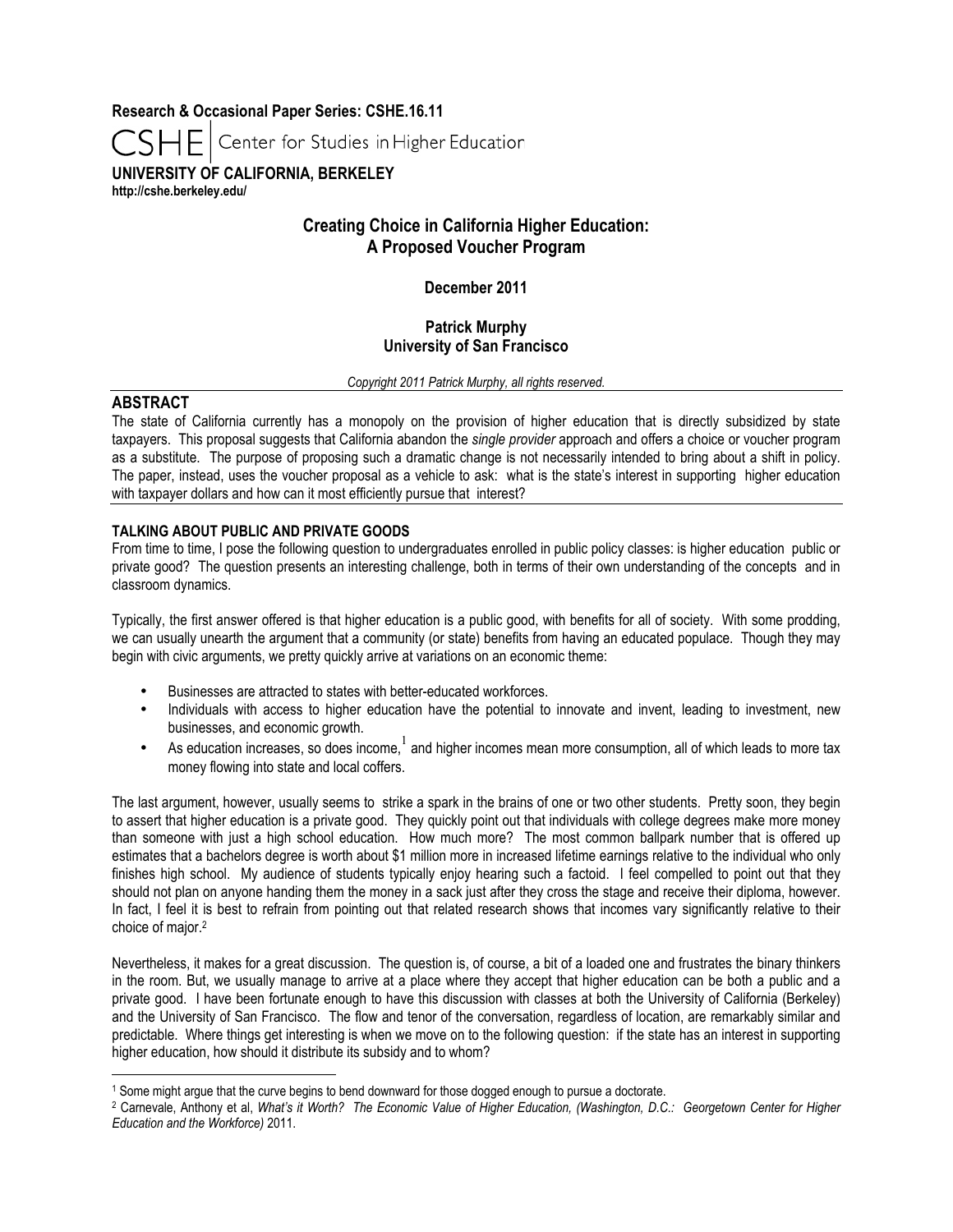Put another way, why does the state provide students with dramatically different levels of subsidies in their pursuit of a degree – the completion of which will likely confer significant private benefits?

#### **A TALE OF THREE STUDENTS: SAME OUTCOME, DIFFERENT COSTS (TO THE STATE)**

For the sake of discussion, let me construct three hypothetical college students, all of whom graduate with a major in economics. If we hold some variables constant across all three, it is not unreasonable to assume that all are equally likely to (a) make the same contribution to the public good of the state; and (b) realize the same amount of private benefit to themselves.<sup>3</sup>

| <b>Student</b> | <b>School</b>  | 4-yr Grad Rate | 5-vr Grad Rate | 6-vr Grad Rate |
|----------------|----------------|----------------|----------------|----------------|
| Able           | UC-Irvine      | 51.4%          | 76.5%          | 79.6%          |
| Baker          | CSU-Long Beach | $9.7\%$        | 32.8%          | 46.8%          |
| Charlie        | Santa Clara U. | 78.6%          | 83.4%          | 84.2%          |

#### Table 1: Three Hypothetical Economics Majors

Source: U.S. Department of Education's Integrated Postsecondary Education Data System (IPEDS) via the California PostSecondary Education Commission (CPEC).

All three of them will graduate in May/June, 2011, though given the different graduation rates, they spent varying lengths of time pursuing their degrees. Charlie finishes in 4 years, Able in 5 years, and Baker beats the odds, completing the B.A. in 6 years.

Combining the length of time it took to earn their degree with financial data from CPEC makes it possible to estimate the total investment the state has made supporting each of the three students.

| <b>Student</b> | 2005-06 | 2006-07 | 2007-08 | 2008-09 | 2009-10 | 2010-11 | <b>Total Subsidy</b><br>Received |
|----------------|---------|---------|---------|---------|---------|---------|----------------------------------|
| Able           | na      | 14,387  | 14.719  | 10,591  | 11,139  | 12,389  | 63,225                           |
| Baker          | 7.818   | 8,073   | 8,344   | 6,030   | 6,551   | 7,570   | 44,386                           |
| Charlie        | na      | na      |         |         |         |         |                                  |

## Table 2: Calculating the Amount of State GF Subsidy

Source: CPEC

 $\overline{a}$ 

As noted above, the expected benefit to the state is roughly the same for all three graduates. The state's investment, however, varies considerably. Table 2 also raises some interesting questions about productivity. For example, if the student at CSULB could finish in five years, the state would save 18 percent (\$7,800) of the total investment; the UCI student finishing in 4.5 years reduces the cost to the state by 11 percent (\$7,700). And, the numbers in Table 2 do not even begin to take into consideration combining some study at a community college for a portion of the undergraduate experience, leading to an even more costeffective way of producing a degree.

The relatively simple example of the three graduates, Able, Baker, and Charlie, illustrates the two biggest challenges facing public support for higher education in California:

- The subsidy that is provided for higher education is distributed in a manner that does not systematically garner the best return on the states investment.
- Modest gains in productivity could produce significant costs savings, also improving the net benefit to the state.

A small number of people are thinking about the latter issue. Even fewer engage the former. Both, however, raise critical questions about efficiency of California's higher education efforts.

### **INEFFICIENT SUBSIDIES FOR HIGHER EDUCATION IN CALIFORNIA.**

For over five decades, California has pursued a single model in its support of higher education. The state has sought to keep tuition/fees as low as possible, using the level of tuition as a misguided proxy of access.

<sup>&</sup>lt;sup>3</sup> This latter assumption, of course, flies in the face of research that suggests some employers are willing to pay a premium for graduates from more "prestigious" schools. Despite that market distortion, it is not unreasonable to assume that similar individuals, with similar aptitudes and training, have the potential to realize similar wages in compensation for their labor.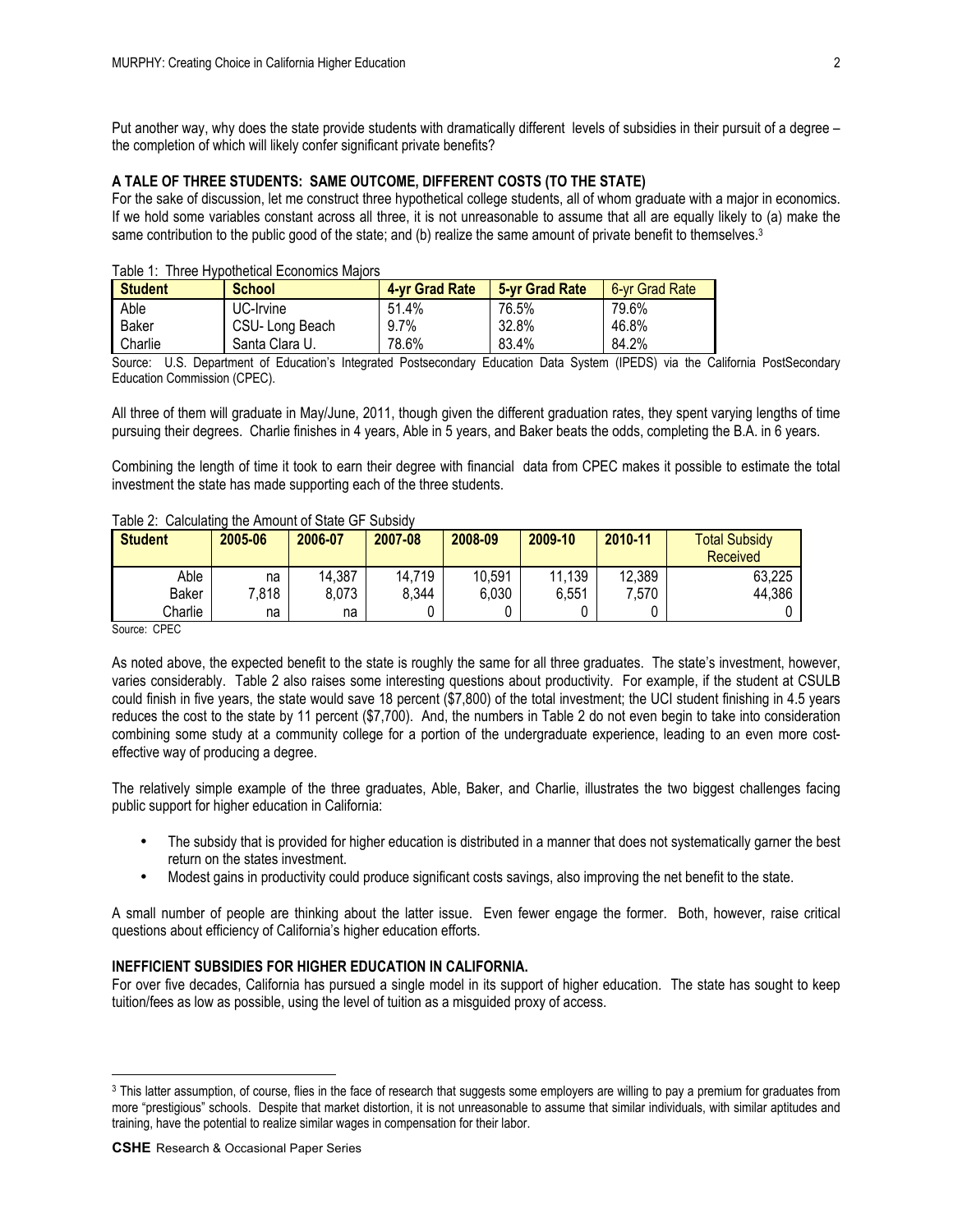This focus on tuition levels had led to a skewed set of incentives with regard to how the state's investment is being used. For example, even after a recent series of tuition hikes, the state's share of a UC student's education cost can be close to 50 percent. As noted above, over the course of a degree, that subsidy can total more than \$50,000, or more, depending upon whether the student moves toward completion in a timely manner. One problematic feature of the "low tuition" mentality is that the subsidy is available to any student, regardless of means. The high school graduate who comes from a household earning \$40,000/year is charged the same tuition as the student who comes from a family with income of \$400,000. The chief exception to this practice is in the CCC system, where Board of Governors (BoG) waivers can reduce fees to \$0 for lower-income students. Though California does provide some aid to students on the basis of need, that contribution is modest.

A second inefficiency created by keeping tuition artificially low is that this strategy is nearly limitless. The individual student faces a diminished incentive to finish a degree in any set period of time because he or she is not faced with paying the full cost the education. It has becoming almost an accepted practice that a BA at a state institution will take longer than 4 years. Perhaps even more problematic, the institutions have almost *no* incentive to see that students complete degrees in a timely manner. The demand for their services continues to outstrip the supply they can offer and the state provides them with resources regardless of how well they serve the needs of students.

#### **"FIXING" THE PROBLEM**

There are a several different policy paths that could be pursued in order to introduce more efficiency into the system. These could include:

- Increasing tuition across the board for all students and, in turn, allocating the additional revenue to financial aid as a means of providing a greater subsidy to economically disadvantaged students.
- Increasing funding for student services and advising as a way to increase the probability that students stay on track toward degree completion.
- Encouraging state universities to identify critical, high-demand courses where limited access slows progress toward degree completion and encourage departments to increase their offerings.

With regard to increasing student tuition/aid, there has been movement in that direction as a consequence of state budget cuts. Substantially subsidized tuition, however, remains available to high-income students.

Regarding policy changes designed to improve completion rates, if one assumes that there has been some effort on this issue, it appears to have had little effect. An alternate explanation is that neither the UCs nor the CSUs have attempted to improve productivity. What is clear is that the completion rate for the past few years has been essentially flat (Figures 1 and 2).

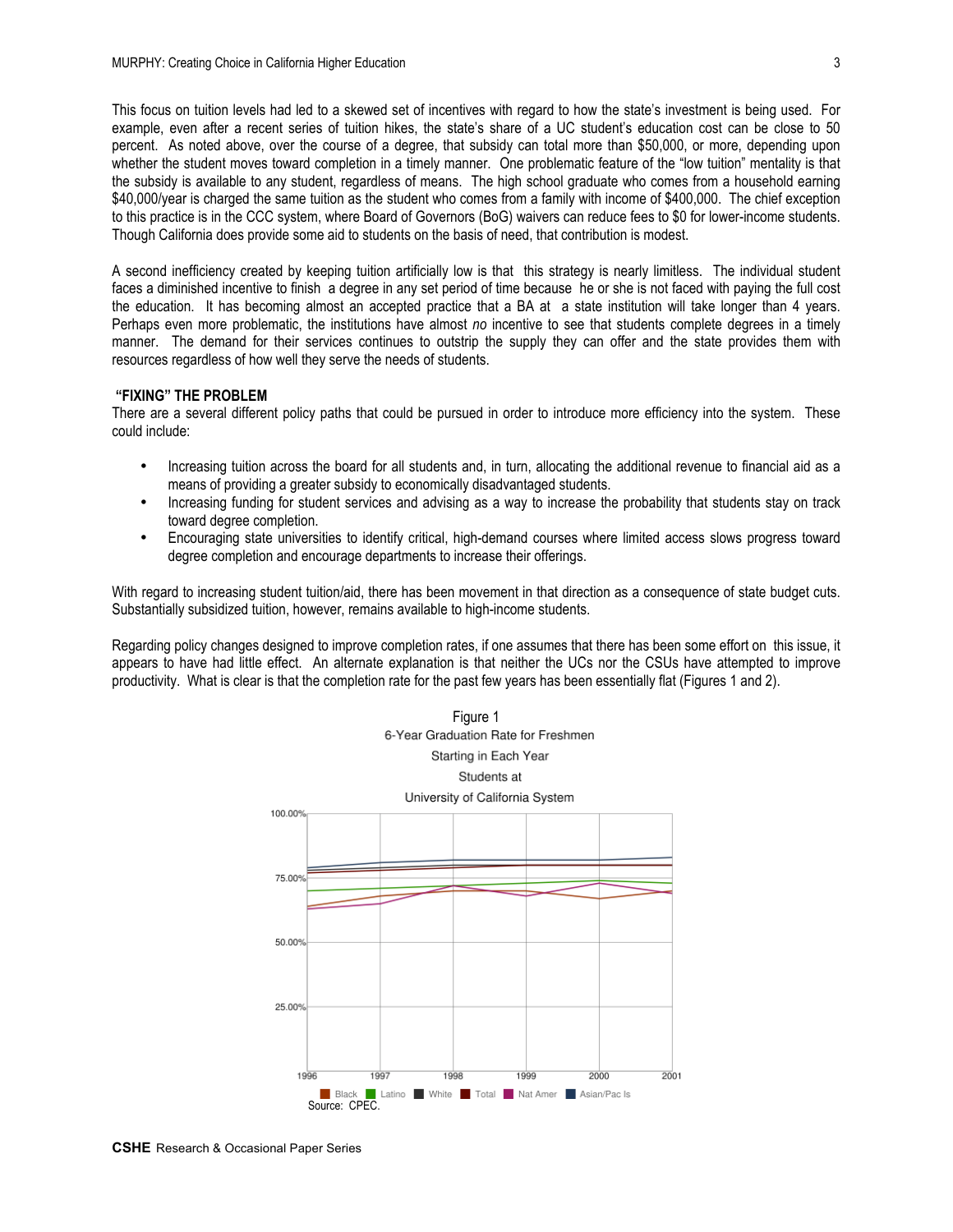

There also is, quite frankly, a surprisingly limited amount of leverage that can be asserted over the state institutions. Despite complaints of "micro-managing" by Sacramento, the UC and CSU systems are opaque enough that many directives can be halfheartedly implemented or ignored altogether. Also, given the relative diversity of institutions in the two systems, it is unlikely that a single set of prescriptive requirements originating in the state capital will effectively address the problem at all of the schools. In fact, it is conceivable that a directive approach could further skew incentives and actually decrease efficiency.

#### **CHOICE, A NON-INCREMENTAL APPROACH**

The above policy changes would be best described as an incremental approach to the problem. In most cases, they are relatively politically palatable. They present a threat to only a limited number of entrenched interests. And, the leverage points they access are recognizable to many. Unfortunately, they are unlikely to do much.

I propose a more radical set of policy changes designed to introduce a greater degree of efficiency into the provision of higher education by putting more decision-making power into the hands of the consumers of the service, the students. The chief components of such a change would be as follows:

- The UC and CSU system campus would be spun off as private, not-for-profit schools and no longer directly receive support from the state general fund.
- The state's investment in higher education would be in the form of a subsidy to individual students (voucher).
- Vouchers could be used at certified higher education institutions in California.
- A higher education regulatory agency (HERA) would be created to certify institutions as eligible to receive voucher students.

Taken together, these changes would enable the state to target its higher-education investment to priority areas, and in a more equitable manner, while simultaneously restructuring the incentives for both individuals and institutions to improve productivity.

### **IMPLEMENTING A CHOICE PROGRAM**

Though many would be tempted to compare the idea of a publicly supported choice program in higher education to K-12 reform efforts, the situations are quite different. First, higher education choice already exists and has for several decades. It is simply that the state has maintained a monopoly over most of the public subsidy provided to students. And, even in the halcyon early days of the Master Plan, there was a price tag on a 4-year degree. As a consequence, the consumers of higher education are well acquainted with the process of comparing institutions and making decisions based upon a number of different variables, including cost. If there is any doubt that choice is alive and well in higher education,would point to the significant industries that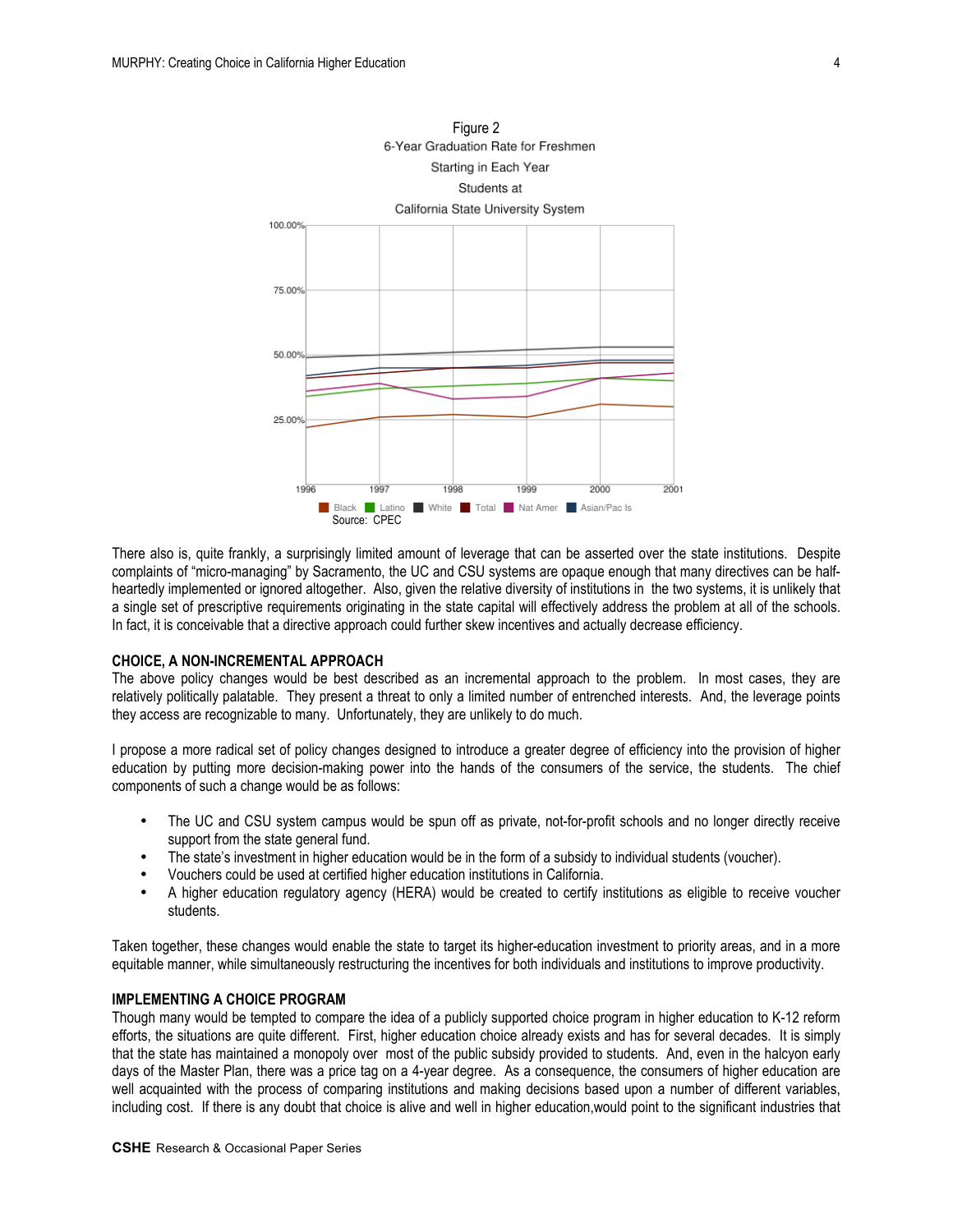exist both to assist students in learning about colleges and universities as well as a different group of consultants that helps colleges and universities market their programs to potential students.4 In other words, unlike K-12 choice programs where the market must be created and then a culture of choice has to be instilled among the participants, the higher education market already exists. It simply is a market that is dramatically distorted.

*Liberating the UCs and CSUs.* The first step is the most difficult and also the most critical. When one looks to privatize what had been traditionally public functions, there are a number of questions that should be asked to determine whether the activity is inherently a governmental one:

- Is there reason to believe that private entities will be unwilling to provide the service?
- Is the current activity an expression of state/sovereign authority?
- Is the nature of the activity one that necessitates a degree of "publicness" or transparency?
- Will government ownership produce a more equitable distribution of OR access to public resources?

The answer to all of these questions is no. Private education providers abound and there is nothing uniquely governmental about how a university functions. And, I would argue that the current policies of the CSUs and UCs are not necessarily any more equitable than many of the state's private institutions.

As independent not-for-profit institutions then, the current public higher-education system would be free to do the following:

- Each school would be free to set its own tuition and fee structure and make its own decisions about financial aid.
- Each school would be free to establish its own admissions requirements.
- Each school would exercise discretion over how it distributes its resources.
- Each school would exercise discretion over how to structure its program offerings.
- Faculty and staff would no longer be state employees.
- Faculty and staff would be free to organize and bargain collectively, or not.
- Each school would establish its own policies regarding tenure, promotion, workloads, and the use of adjunct instructors.
- Each school would establish its own policies regarding faculty governance.

Though the change would be dramatic, it is far from impossible. In fact, it is arguable that the transition from public to private hands is far less complicated than, say, privatizing a state-run electrical monopoly, transit system, or mining interest. Finally, given the cohort nature of education, it would be natural to begin the transition one year at a time.

*Empowering students to choose.* The second step to establishing a choice system is to let the money follow the student. In the current higher education market, state institutions control both access to the service *and* access to the subsidy via the admissions process. A choice system would put access to the subsidy in the hands of the students, forcing the institutions to compete for those funds.

The voucher would be provided to students who met specific criteria regarding both academics and financial need. Families whose income and wealth exceed a particular threshold would not be eligible. A federal system already exists to determine how much a family can be asked to contribute to student's education. That same process, with the parameters adjusted as necessary, could be used for to determine eligibility and the size of the vouchers,.

Each voucher would have a cap in both value and time. For example, a student who met eligibility criteria could receive a voucher that would be valued at a set amount, with an annual maximum draw down, and an expiration date.

Some back-of-the-envelope calculations suggest that such a system could serve a large number of students, provide a substantial degree of support, and introduce desirable incentives.

Table 3 combines the state's current contribution to higher education from its general fund. Together, the CSU and UC investment totals \$5.6 billion and serves just under 600,000 full-time equivalent students.

 $\overline{a}$ 

<sup>4</sup>See, for example, Hoover and Supiano, "Marketing Consultants Offer Advice on Making the Most of the Recession," *The Chronicle of Higher Education,* February 4, 2009.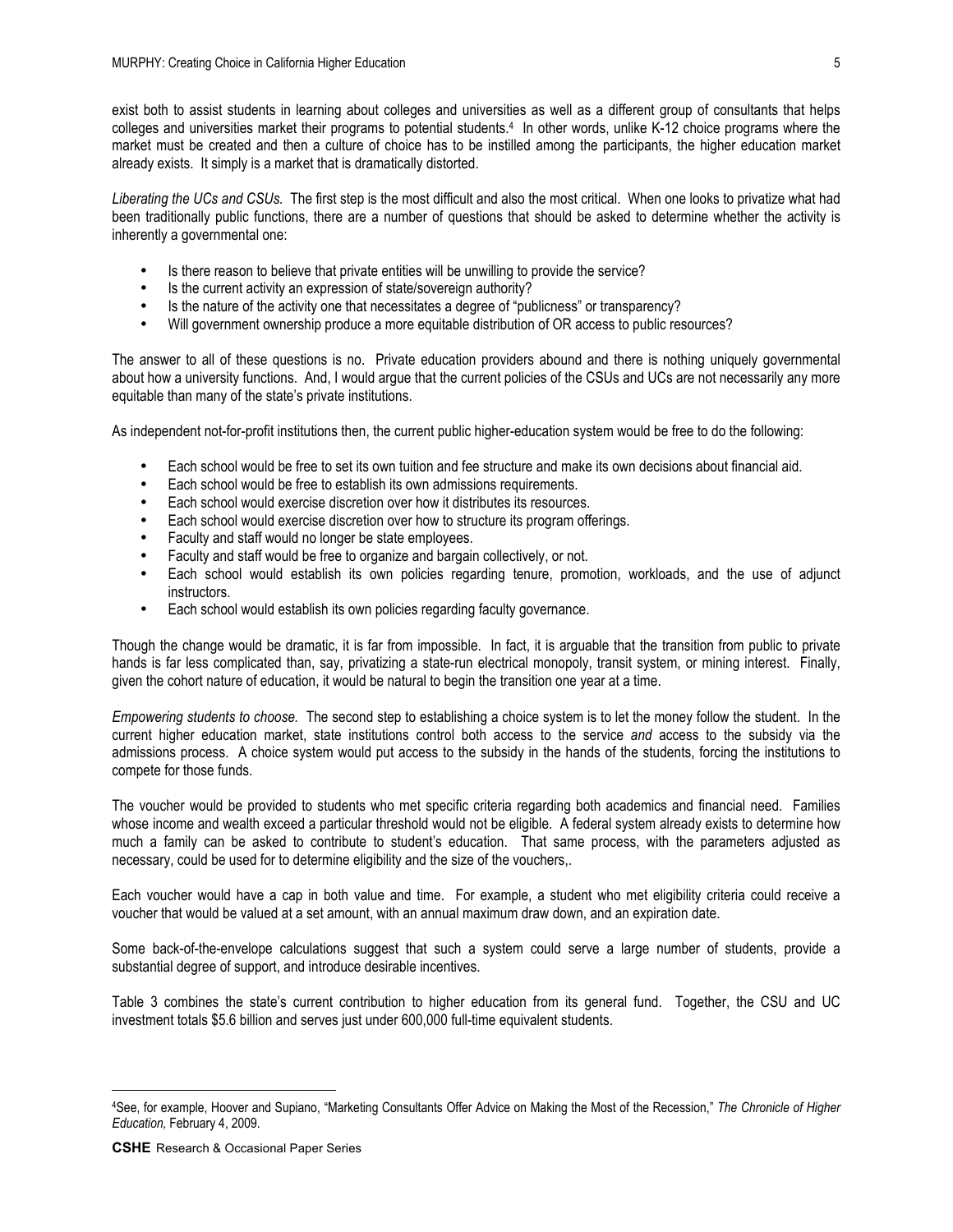|  | Table 3: Funds potentially available for vouchers |  |  |
|--|---------------------------------------------------|--|--|
|--|---------------------------------------------------|--|--|

| 2010-11           | <b>Dollars</b> |             |         |
|-------------------|----------------|-------------|---------|
|                   | (Thousands)    | <b>FTES</b> | \$/FTES |
| UC.               | 2,911,638      | 235,009     | 12,389  |
| CSU               | 2,682,709      | 354,382     | 7,570   |
| Total             | 5,594,347      | 589,391     | 9,492   |
| Cal Grants*       | 1,155,318      |             |         |
| Proposed Vouchers | 6,749,665      | 750,000     | 9,000   |

\*State general fund and federal dollars.

Source: CPEC

Combining the more than \$1 billion in Cal Grant dollars produces a total pool of over \$6.7 billion. With those resources, the state could have provided an average higher-education subsidy of \$9,000/year to each of 750,000 college and university students (27 percent more students than currently attend UCs and CSUs combined).

Using the \$9,000 figure as an example, an eligible high school student graduating in 2011 would be offered a total subsidy of \$45,000. The student could draw down a maximum of \$10,000 in a given year, assuming he or she is attending school on a fulltime basis. Part-time students can draw down up to \$5,000. The entire subsidy expires after eight years.

Should a student complete a bachelor's degree in less than five years, any unused draw down would become a bonus and could be used for either (a) paying off any accumulated student loans; or (b) paying for the first year of graduate study at a certified institution.

The absolute size of the voucher would vary based upon demonstrated financial need. The size of the voucher could also vary relative to identified state priorities, such as incentivizing students to pursue degrees in math, science, or nursing. Such incentives, however, would be tied to degree completion.

*Regulating the higher education system.* Students could choose to use their higher-education vouchers at any institution certified by the Higher Education Regulator Agency (HERA), a newly created regulatory body. HERA could be structured along lines similar to other service delivery regulators such as the CPUC, currently overseeing public utilities.

HERA's board and staff would establish the relevant institutional criteria required to be eligible to receive state vouchers. These rules would include reporting requirements, nondiscriminatory admissions and hiring practices, and minimal standards of service. HERA certification would also require schools to participate in a state-maintained data base that assigned students unique, individual identifiers. As noted above, the mix of services, costs, and other operating policy decisions would be left up to the institutions.

All four-year degree granting higher education institutions – for-profit and non-profit – would be eligible for HERA certification. All would have to meet academic quality standards (similar to existing regional accreditation requirements) as well as retention and completion benchmarks. A school that falls below the standards could first be put on probation and could eventually lose its certification. Uncertified schools, of course, would no longer be eligible to receive state vouchers.

For-profit schools would face additional financial reporting requirements. These institutions would, like public utilities, have to be transparent in how they establish their fee structures and would have a cap on their profit margin. That cap could be adjusted up or down slightly depending upon the degree to which the for-profit schools provide financial aid to their students. These restrictions undoubtedly would have an impact upon the attractiveness of for-profit higher education stocks in the eyes of investors. Moving for-profit stocks out of the hands of hedge-fund managers and into the hands of more conservative institutional investors would not be a bad outcome. And, of course, nothing would require a for-profit institution to seek HERA certification. Similarly, nothing would restrict a not-for profit school from transitioning into a for-profit institution.

#### **Advantages of a choice program**

The creation of a choice system for higher education simultaneously addresses the main inefficiencies that exist in the current structure. First, it enables the state to target its subsidies on the basis of its own priorities as well as to provide more equitable access to higher education. Under the current structure, more than 80 percent (\$5.6 billion) of the state's investment in 4-year higher education is provided without a means test.